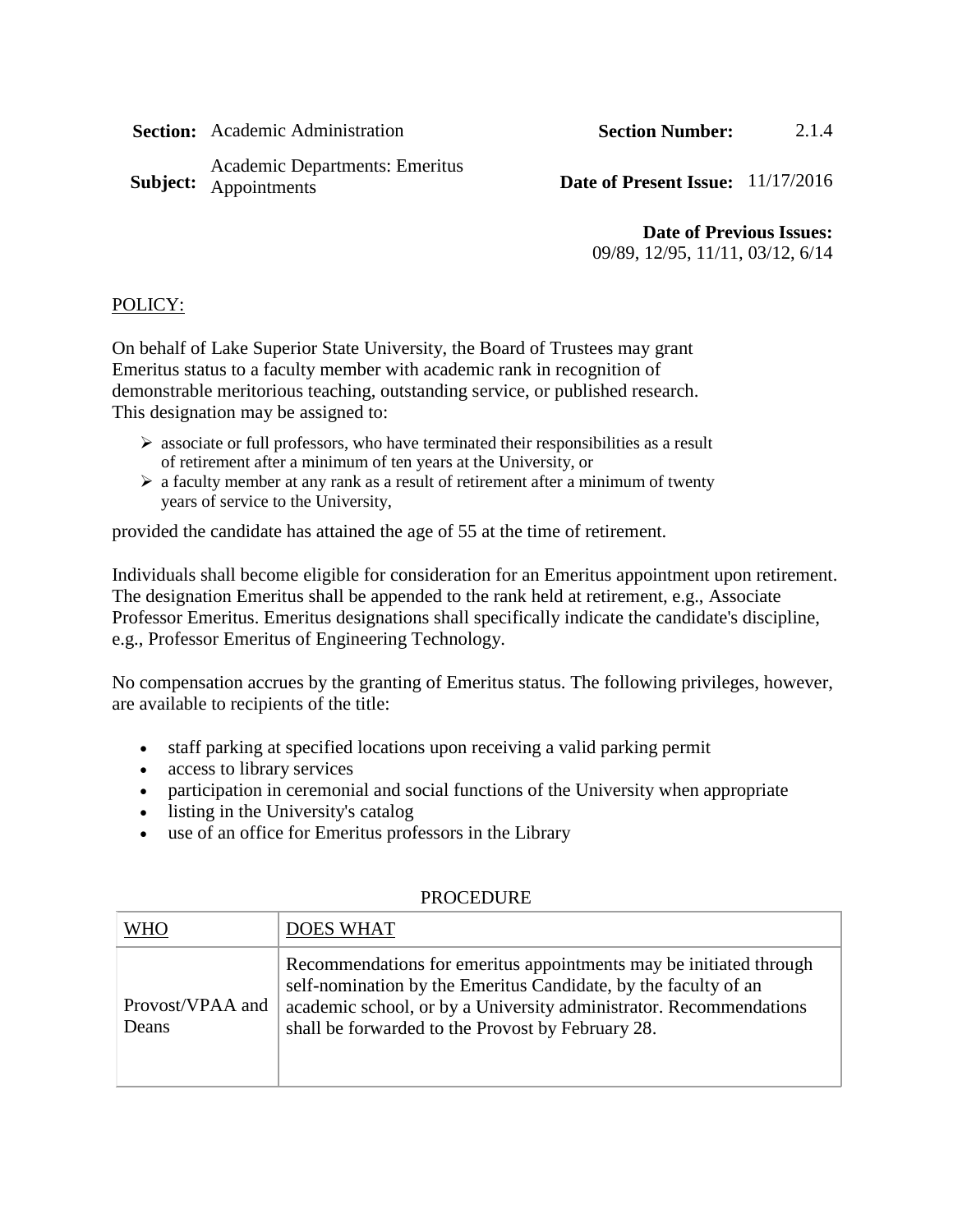|                          | All recommendations shall include a comprehensive statement attesting<br>to the candidate's consistent record of quality performance as<br>demonstrated by one or more of the following:                                                                                                                  |  |
|--------------------------|-----------------------------------------------------------------------------------------------------------------------------------------------------------------------------------------------------------------------------------------------------------------------------------------------------------|--|
|                          | A substantive record of scholarly achievement commensurate<br>with national and international standards within the specific<br>discipline.<br>A recognized record of outstanding teaching and educational<br>contributions.<br>Clear evidence of service to the University beyond normal<br>expectations. |  |
| Provost                  | The Provost will convene a committee of five tenured full professors to<br>review all submissions and forward recommendations, as well as a<br>comprehensive statement attesting to the candidate's fitness, to the<br>Provost by March 15.                                                               |  |
| Provost                  | May formulate and forward recommendations to the President for<br>consideration by April 1.                                                                                                                                                                                                               |  |
| President                | May formulate and forward recommendations to the Board of Trustees<br>for consideration at its April/May meeting.                                                                                                                                                                                         |  |
| <b>Board of Trustees</b> | Shall approve/disapprove the recommendations of the President.                                                                                                                                                                                                                                            |  |
| President/Provost        | Shall notify individuals about the action taken on their candidacies by<br>the Board of Trustees.                                                                                                                                                                                                         |  |

| Revision<br>Date | Revision<br>Summary                                                                                                                                                                                                                                                                                             | Revision<br>Made By | Title/Dept.    |
|------------------|-----------------------------------------------------------------------------------------------------------------------------------------------------------------------------------------------------------------------------------------------------------------------------------------------------------------|---------------------|----------------|
| 11-04-2011       | Corrected titles. Updated BOT meeting date to<br>April/May.                                                                                                                                                                                                                                                     | M. Walworth         | Provost        |
| 03-01-2012       | Removed/Modified language covered in 4.8.13 and<br>focused this policy on faculty. Added the Provost to<br>the steps. Removed other VPs. Clarified immediate<br>supervisor (Dean, Director, Associate Provost, or any<br>individual named as the immediate supervisor of<br>faculty).                           | M. Walworth         | <b>Provost</b> |
| 06-01-2014       | After review by Shared Governance - Academic Policy<br>and Procedures Committee, additional language was<br>added to include lower ranked faculty in consideration<br>of emeritus status.<br>Additionally, the first paragraph was streamlined and<br>redundant references to types of faculty were<br>removed. | M. Walworth         | Provost        |